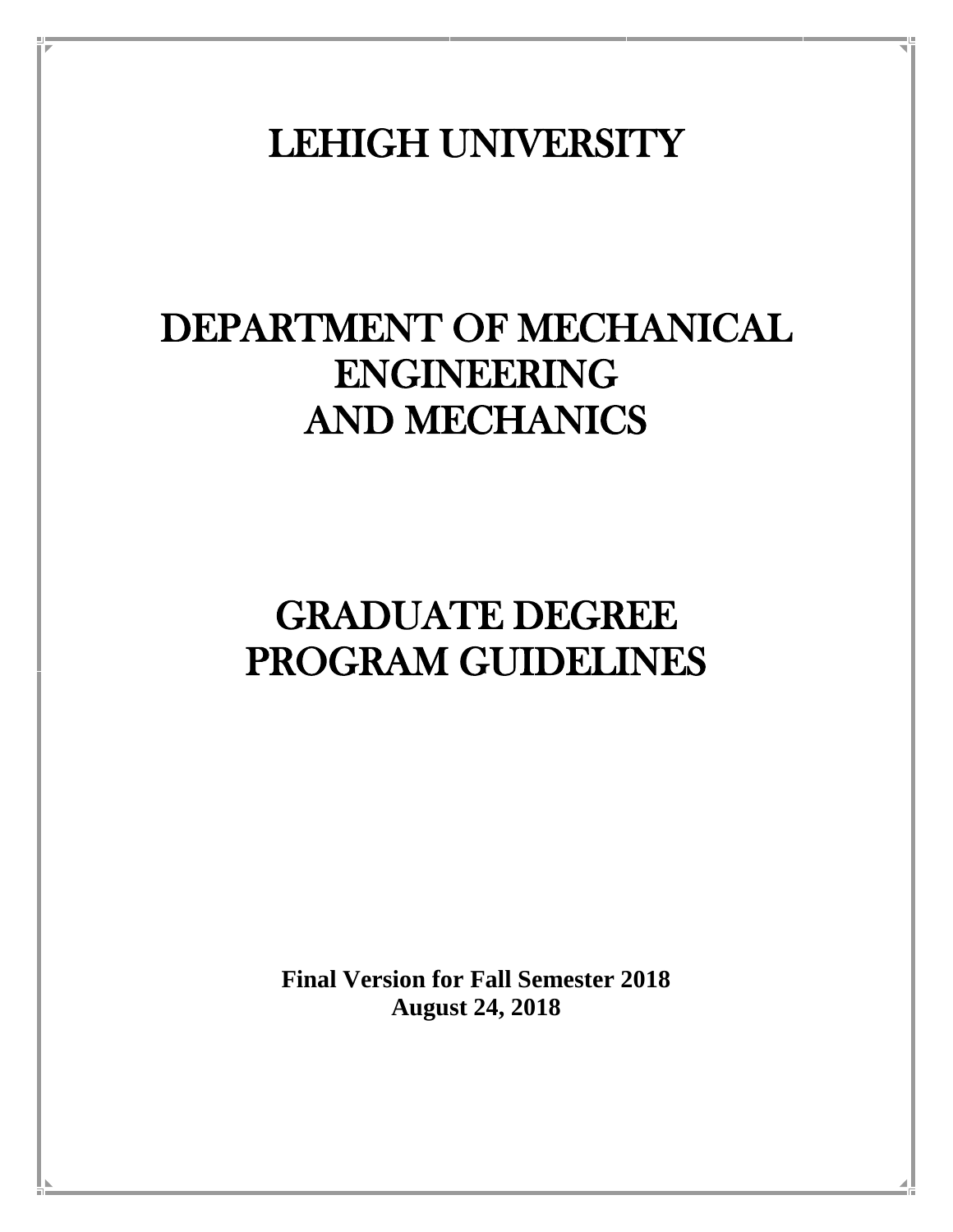## **DEGREE PROGRAM REQUIREMENTS MASTER OF ENGINEERING DEGREE AND MASTER OF SCIENCE DEGREE[\\*](#page-1-0) Mechanical Engineering and Mechanics**

# *UNIVERSITY REQUIREMENTS FOR ALL TYPES OF MASTERS DEGREES*

In meeting the requirements for the Master of Science or Master of Engineering degree, the student must satisfy the following common (University) requirements, as outlined in the Graduate Student Handbook.

- 1. The minimum program for all Master's degrees includes:
	- Not less than 30 credit hours of graduate work; audit credits may not be used towards the degree. Research or thesis registration counts as part of the 400-level course requirement.
	- Not less than 24 credit hours of 300- and 400-level coursework of which at least 18 hours is at the 400-level.
	- Not less than 18 credit hours in Mechanical Engineering and Mechanics
	- Not less than 15 credit hours of 400-level coursework in Mechanical Engineering and Mechanics.
- 2. Eighteen (18) credit hours in the major field of Mechanical Engineering and Mechanics are required. These courses must be 300- and 400-level courses. The remaining twelve (12) credit hours may also be taken in Mechanical Engineering and Mechanics (300- and 400 level courses), or they may be taken in any other field in engineering in which courses for graduate credit are offered, subject to the approval of the student's advisor.
- 3. A graduate student may include in his or her program courses numbered 200 or higher outside of Mechanical Engineering and Mechanics. These courses must have sufficiently deep engineering/science content comparable to 200 level courses in Mechanical Engineering and Mechanics. Only courses numbered 300 or higher in Mechanical Engineering and Mechanics may be included in a student's program. A graduate student registered in 200 or 300 level courses may be assigned additional work at the discretion of the instructors. Courses taken outside of Mechanical Engineering and Mechanics are subject to approval by the advisor and the Departmental Graduate Committee.
- 4. All candidates for a Master's degree must submit the form entitled *Program for Master's Degree* as soon as possible after accruing 15 credit hours of courses but no later than the semester before the student graduates. This form is eventually approved by the Registrar. The timing for completion of this form is critical, as it allows for corrections to a student's course plan if necessary.
- 5. The Master's degree is not granted unless the candidate has earned grades of B- or better in at least eighteen hours of the work in his/her program and in **all** 300-level courses in Mechanical Engineering and Mechanics. No course in which the grade earned is less than Cis credited towards the degree.

 $\overline{a}$ 

<span id="page-1-0"></span><sup>\*</sup> Each degree candidate is responsible for ensuring that his/her program is compatible with the degree requirements given in the most recent version of the Lehigh University Catalog and the Graduate Student Handbook of the P. C. Rossin College of Engineering and Applied Science: [\(http://www.lehigh.edu/engineering/pdf/graduate\\_student\\_handbook.pdf\)](http://www.lehigh.edu/engineering/pdf/graduate_student_handbook.pdf).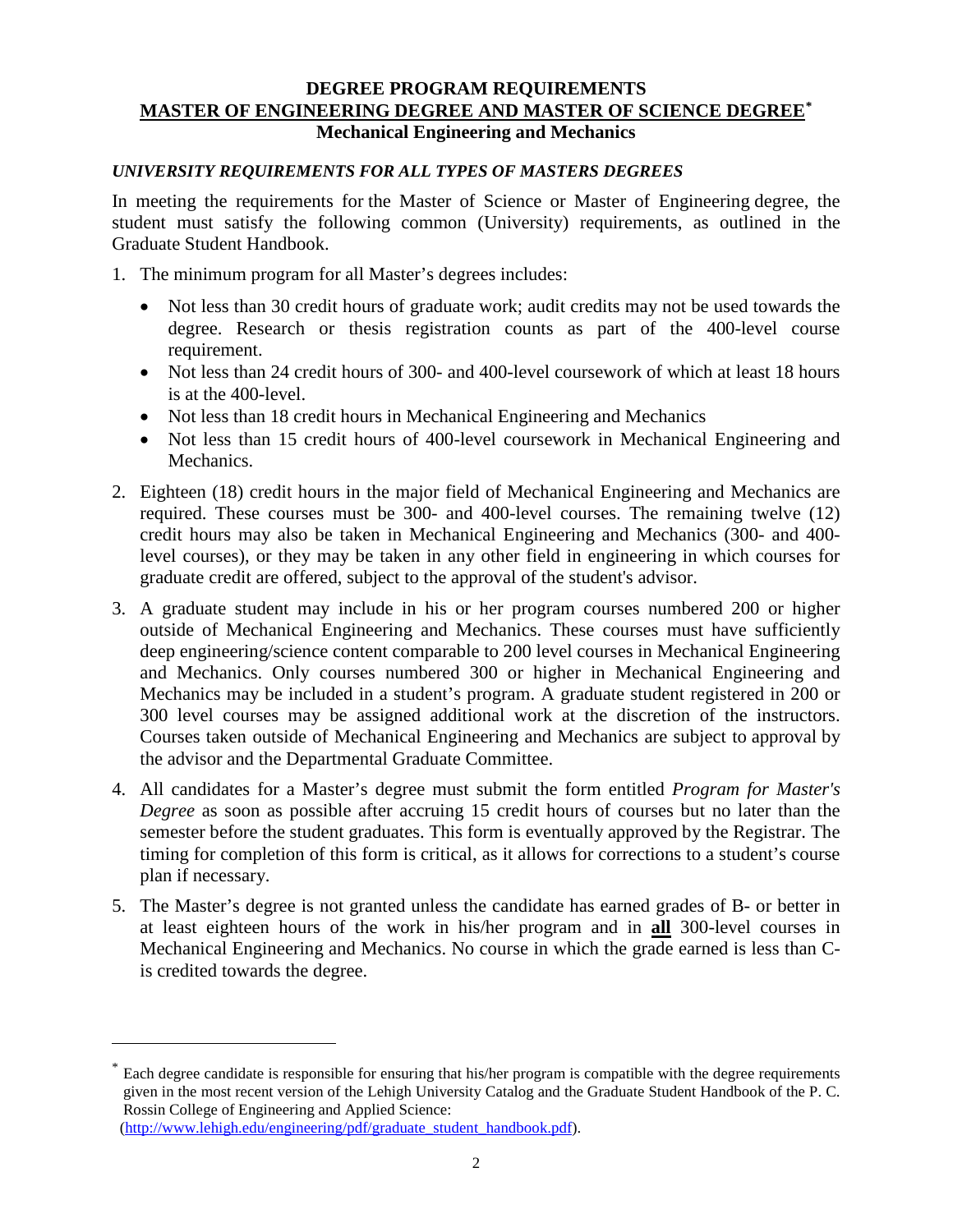6. A student who receives more than four grades below B- in courses numbered 200 or higher becomes ineligible to qualify for the Master's degree or to register for any other 400-level courses.

# **MASTER OF ENGINEERING DEGREE**

*.*

## *EXISTING MASTER OF ENGINEERING DEGREE AVAILABLE TO INCOMING STUDENTS PRIOR SPRING 2019\*\**

*This degree will not offered as of Spring 2019 or thereafter. All incoming masters students, except those brought to the University with full financial support, pursue the Master of Engineering degree, which does not require submittal of a thesis*

# *There are two paths that one may choose for the Master of Engineering degree program.*

The **first path** is a Master of Engineering degree which would include five core courses among 30 credit hours of courses, with the aim of eventually pursuing the PhD degree. In this case, the core course selection is the same as for the Master of Science Degree, as given below. Students who choose this option and have attained a gpa of at least 3.35 in their five core courses, will have completed the first stage of PhD candidacy (at the Department level), and can proceed to the second stage, which involves the General Examination. This path will also satisfy the requirements under the aforementioned heading *University Requirements for all Types of Masters Degrees*.

The **second path** is the Master of Engineering degree with some or no core courses. The student takes 30 credit hours of courses, satisfying the requirements indicated under the aforementioned heading *University Requirements for all Types of Masters Degrees*. *If a student subsequently desires to pursue the PhD degree, he/she should aim to complete the five core courses, in order to satisfy the first stage of PhD candidacy.*

*\*\** Designation of Spring 2019 at this location and all other locations in this document assumes that approval of all changes by committees outside the MEM Department will be given prior to the start of the Spring 2019 semester; if approval is not secured in time, the effective date could move to Fall 2019.

# **MASTER OF SCIENCE (MS) DEGREE**

## *EXISTING VERSION OF MASTER OF SCIENCE DEGREE THAT APPLIES TO INCOMING STUDENTS PRIOR TO SPRING 2019.*

The program for the Master of Science degree requires a minimum of 30 credit hours, which includes six hours of thesis credits, distributed as follows:

| <b>ME 452</b>                          | <b>Mathematical Methods In Engineering I</b>       | 3 |
|----------------------------------------|----------------------------------------------------|---|
| <b>ME 453</b>                          | <b>Mathematical Methods In Engineering II</b>      | 3 |
| or ME 413                              | <b>Numerical Methods in Mechanical Engineering</b> |   |
| Select three of the following courses: |                                                    | y |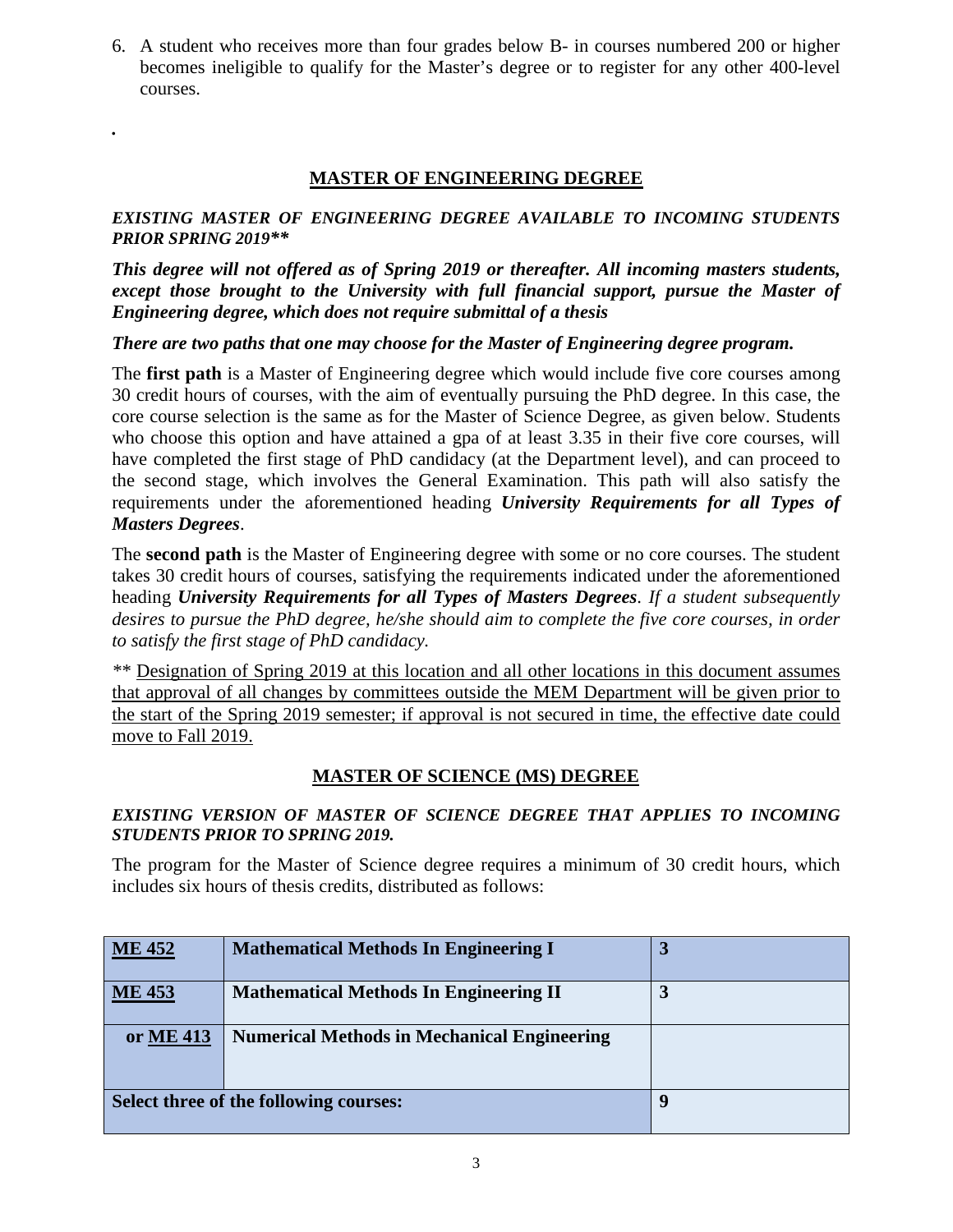| <b>ME 423</b>        | <b>Heat and Mass Transfer</b>                        |    |
|----------------------|------------------------------------------------------|----|
| <b>ME 430</b>        | <b>Advanced Fluid Mechanics</b>                      |    |
| <b>ME 433</b>        | <b>Linear Systems and Control</b>                    |    |
| <b>MECH 406</b>      | <b>Fundamentals of Solid Mechanics</b>               |    |
| <b>MECH 425</b>      | <b>Analytical Methods in Dynamics and Vibrations</b> |    |
| <b>ME 401</b>        | <b>Integrated Product Development</b>                |    |
| or ME 402            | <b>Advanced Manufacturing Science</b>                |    |
| <b>ME 490</b>        | <b>Thesis</b>                                        | 6  |
| <b>Electives</b>     |                                                      | 9  |
| <b>Total Credits</b> |                                                      | 30 |

## *Electives (9 credits)*

Electives, also known as free electives, are three additional courses, approved by both the student's advisor and the Departmental Graduate Committee, which complement the student's defined program. This can include coursework in either engineering or any other approved discipline. The courses that are selected for free electives, when considered with all other courses taken for the Master of Science degree, must satisfy the University's course distribution requirements for all types of Masters degrees, as described in the foregoing.

#### *Thesis (6 credits)*

Completion of six credits of M.S. thesis (ME 490) is required.

*Students should ensure that all courses for the Master of Science degree satisfy the distribution requirements of the University for all Masters Degrees*

#### *Department Requirement:*

*Presentation* – The student must complete a professional quality poster and provide a contribution to the Department web page based on his/her M.S. thesis research.

**Thesis** – The Department requires submittal of an unbound, signed copy of the student's thesis, along with a CD containing a pdf file of the thesis.

*Seminars* **–** All students are required to attend a minimum number of MEM seminars.

*In the event that a student desires to pursue the Master of Science (thesis) degree, it is necessary to obtain the agreement of a faculty member willing to supervise the thesis research and to submit the Adviser Selection Form. The availability of faculty for research supervision depends on the specialty within the area of mechanical engineering and the ongoing advisory commitments of the faculty member during a given semester. Those students who wish to pursue*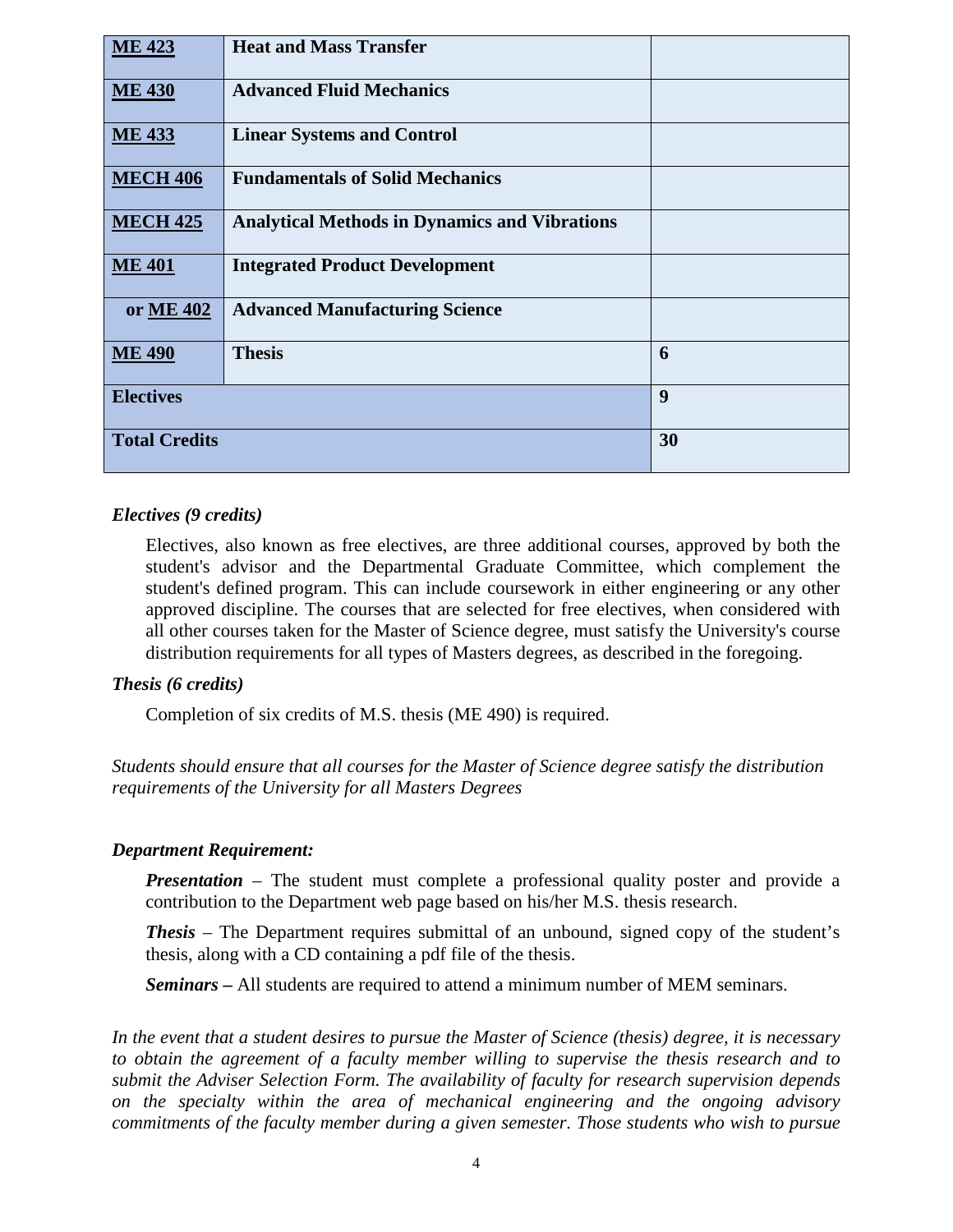*the Master of Science degree with a thesis should contact faculty members in their area of interest during their first semester of study.*

# *NEW VERSION OF MASTER OF SCIENCE DEGREE THAT IS EFFECTIVE FOR INCOMING STUDENTS AS OF SPRING 2019*

The program for the Master of Science degree requires a minimum of 30 credit hours, distributed as follows.

| <b>Group I: Required Core Course in Engineering Mathematics:</b>                                                              |                                                                                     | 3  |
|-------------------------------------------------------------------------------------------------------------------------------|-------------------------------------------------------------------------------------|----|
| <b>ME 452</b>                                                                                                                 | <b>Mathematical Methods In Engineering I</b><br>(plus one of the following courses) | 3  |
| <b>Group II: Required Core Course in Mechanical Engineering</b><br>$(2 \text{ courses})$ :                                    |                                                                                     | 6  |
| <b>ME 413</b>                                                                                                                 | <b>Numerical Methods in Mechanical Engineering</b>                                  |    |
| <b>ME 423</b>                                                                                                                 | <b>Heat and Mass Transfer</b>                                                       |    |
| <b>ME 430</b>                                                                                                                 | <b>Advanced Fluid Mechanics</b>                                                     |    |
| <b>ME 433</b>                                                                                                                 | <b>Linear Systems and Control</b>                                                   |    |
| <b>ME 453</b>                                                                                                                 | <b>Mathematical Methods In Engineering II</b>                                       |    |
| <b>MECH 406</b>                                                                                                               | <b>Fundamentals of Solid Mechanics</b>                                              |    |
| <b>MECH 425</b>                                                                                                               | <b>Analytical Methods in Dynamics and Vibrations</b>                                |    |
| <b>ME 401</b>                                                                                                                 | <b>Integrated Product Development</b>                                               |    |
| or ME 402                                                                                                                     | <b>Advanced Manufacturing Science</b>                                               |    |
| Group III: Three other MEM courses at the 300 and 400 level.<br>(Only once course may be at the 300 level).                   |                                                                                     | 9  |
| Group IV: Up to 4 free electives (12 credits) approved by the<br><b>Graduate Program Coordinator or the Student's Advisor</b> |                                                                                     | 12 |

There are four options\*\* for the Master of Science degree:

1. MS‐Thesis Option: 6 credits of ME490 (Thesis) must be taken as part of the free electives. If the student wishes to pursue a PhD, course requirements should following the PhD requirements (2 math courses, 3 core courses, 2 depth courses, 1 breadth course).

2. MS‐Project Option: 6 credits of ME460 (Project) must be taken as part of the free electives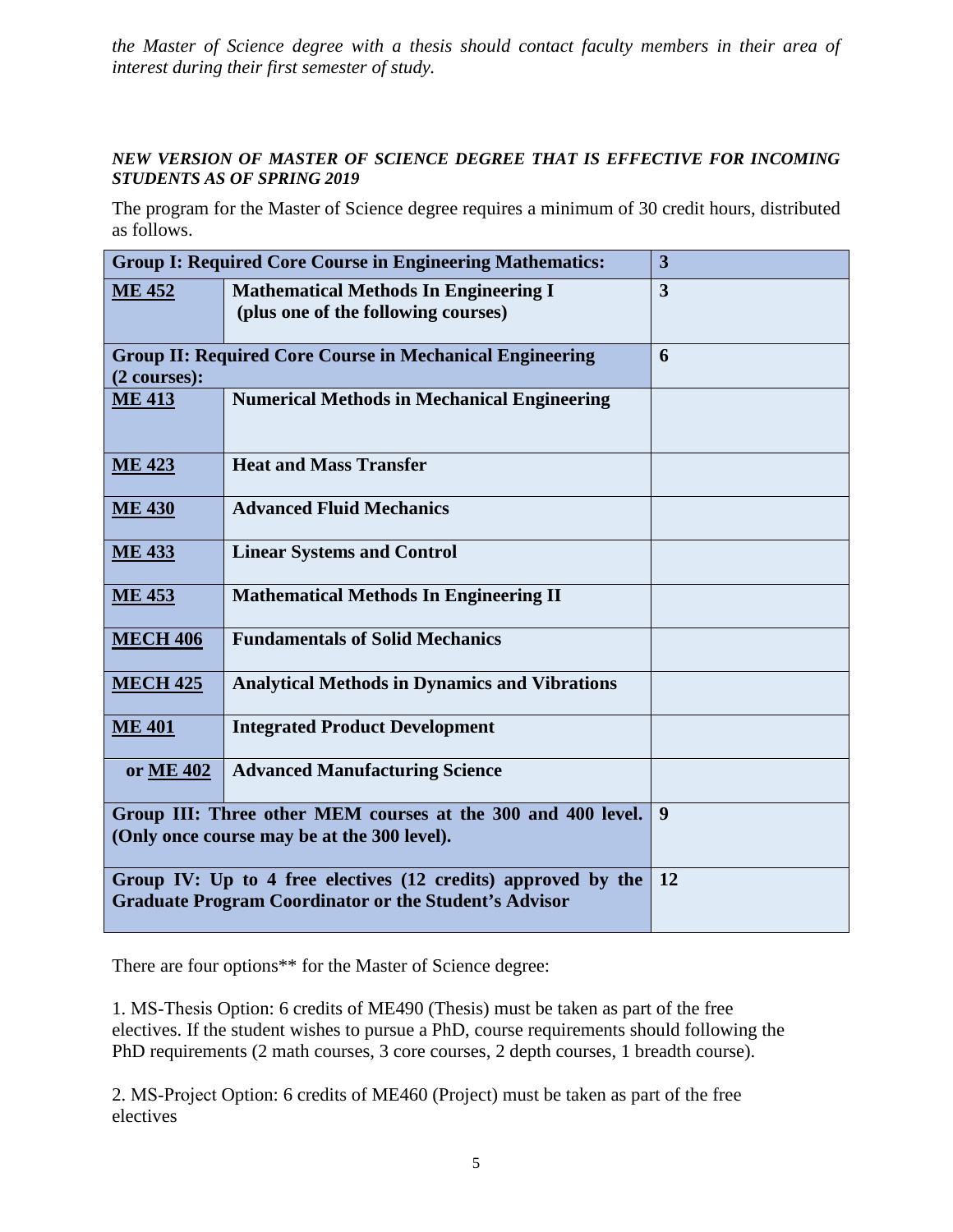3. MS‐Applied Engineering Option: 6 credits of course‐work in MEM taken as part of the free electives

4. MS‐Interdisciplinary Engineering Option: 12 credits of course‐work outside MEM to satisfy the free electives

\*\*These options correspond to courses selected from Group IV of the foregoing overview: Up to 4 free electives (12 credits) approved by the Graduate Program Coordinator or the Student's Advisor

*Students should ensure that all courses for the Master of Science degree satisfy the distribution requirements of the University for all Masters Degrees*

*For students pursuing the Master of Science degree with a thesis, it is necessary to obtain the agreement of a faculty member willing to supervise the thesis research and to submit the Adviser Selection Form. Those pursuing the Master of Science degree with a project should secure the agreement of a faculty member who will supervise the (ME 460) project and submit the Graduate Engineering Project Permission Form. The availability of faculty for research and project supervision depends on the specialty within the area of mechanical engineering and the ongoing advisory commitments of the faculty member during a given semester. Those students who wish to pursue the Master of Science degree with a thesis or project should contact faculty members in their area of interest during their first semester of study.*

Department Requirement: All students are required to attend a minimum number of MEM seminars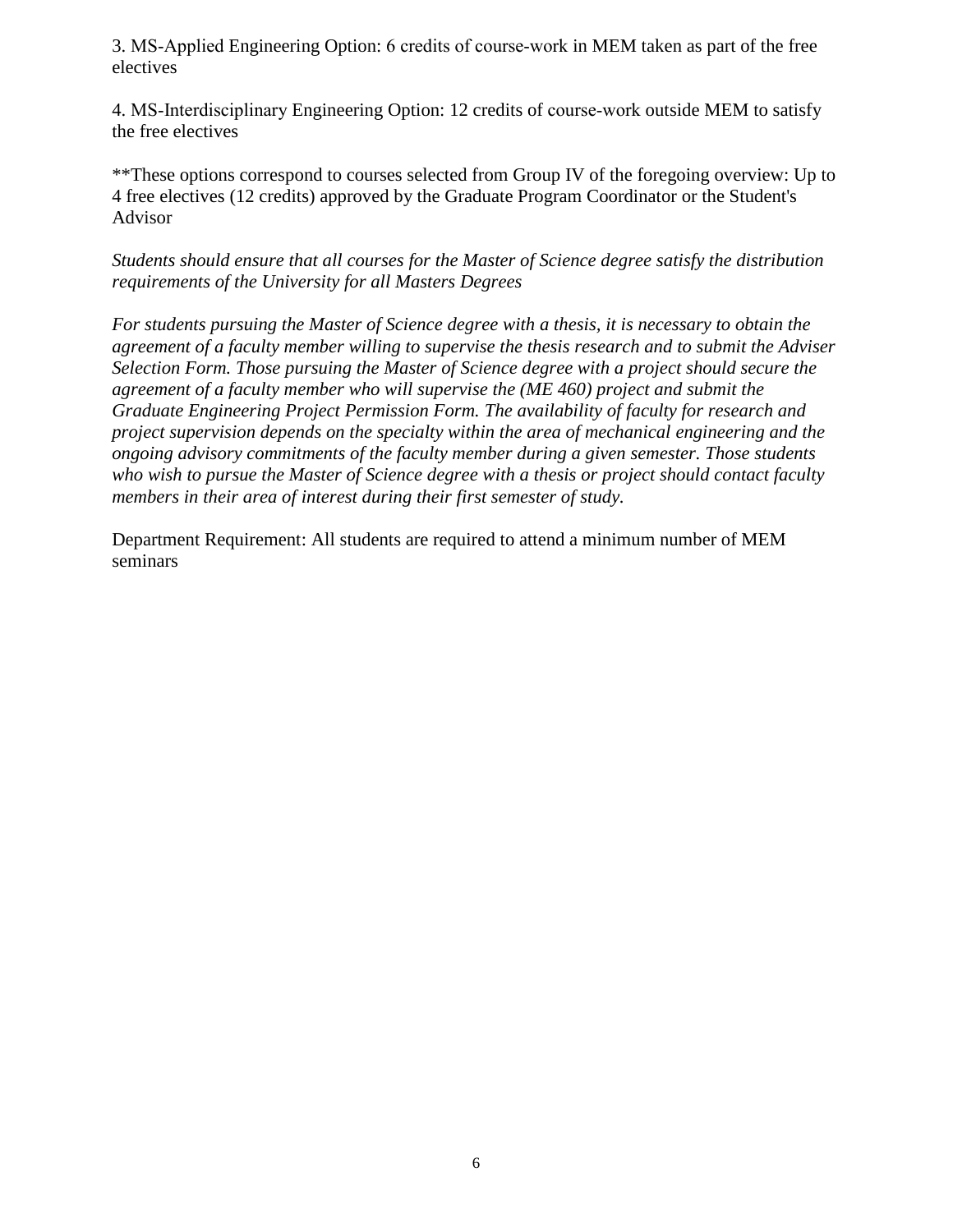## **DEGREE PROGRAM REQUIREMENTS[\\*](#page-6-0) DOCTOR OF PHILOSOPHY DEGREE** *Mechanical Engineering and Mechanics*

## **ABBREVIATED OVERVIEW OF REQUIREMENTS FOR THE PhD DEGREE AND CRITICAL TIMELINES FOR FULL-TIME STUDENTS**

**1. Select a PhD adviser,** then complete and submit the Adviser Selection Form.

**2. Complete five core courses** with a minimum gpa of 3.35/4.0 within the first three semesters of graduate study. The student must use the first five core courses taken for the gpa calculation. Core courses may not be retaken. (If ME 453 is not taken as part of the core course sequence, it must be taken at a later point.)

*This requirement represents the first stage of candidacy at the Department level* 

**3. Form the PhD Committee** (required for administration of General Examination).

**4. Complete the General Examination**. Students who started their PhD prior to the Fall 2018 semester can take either the existing form of the General Examination, or, if the PhD advisor, the student and the PhD committee are all in agreement, the student can take the new form of the General Examination. Students who start their PhD program as of the Fall 2018 semester must take the new form of the General Examination. The existing form of the General Examination must be completed no later than the end of the second semester after the minimum core course gpa is attained. The new form of the General Examination is taken during the fourth semester when the core course requirements will have been completed. Note: The University requirement is that the General Examination must be completed no later than seven months prior to the time when the candidate plans to receive the degree.

*This requirement represents the second stage of candidacy at the Department level.*

**5. Write the proposal for the PhD program**. The proposal includes the proposed research and the course plan. For students starting their PhD program as of the Spring 2019 semester or thereafter, the course plan must include three additional depth and breadth courses beyond the five core courses.

**6. Present the PhD proposal to the PhD Committee** no later than the end of the semester following the semester in which the General Exam was passed.

**7. File for PhD candidacy at the College level**. After the proposal is approved by the PhD Committee, submit the original General Exam Signature page, the original Proposal signature page, a copy of the proposal, and a completed Application to Candidacy form to Ms. Brie Lisk, 314A Packard Lab. Approval of the proposal by the Associate Dean admits the student to candidacy for the PhD in the P. C. Rossin College of Engineering and Applied Science.

**8. Present the dissertation research**. A dissertation defense announcement is sent to all faculty and graduate students at least one week prior to the defense presentation.

[\(http://www.lehigh.edu/engineering/pdf/graduate\\_student\\_handbook.pdf](http://www.lehigh.edu/engineering/pdf/graduate_student_handbook.pdf)

<span id="page-6-0"></span> $\overline{a}$ 

<sup>\*</sup>Each degree candidate is responsible for ensuring that his/her program is compatible with the degree requirements given in the most recent version of the Lehigh University Catalog and the Graduate Student Handbook of the P. C. Rossin College of Engineering and Applied Science: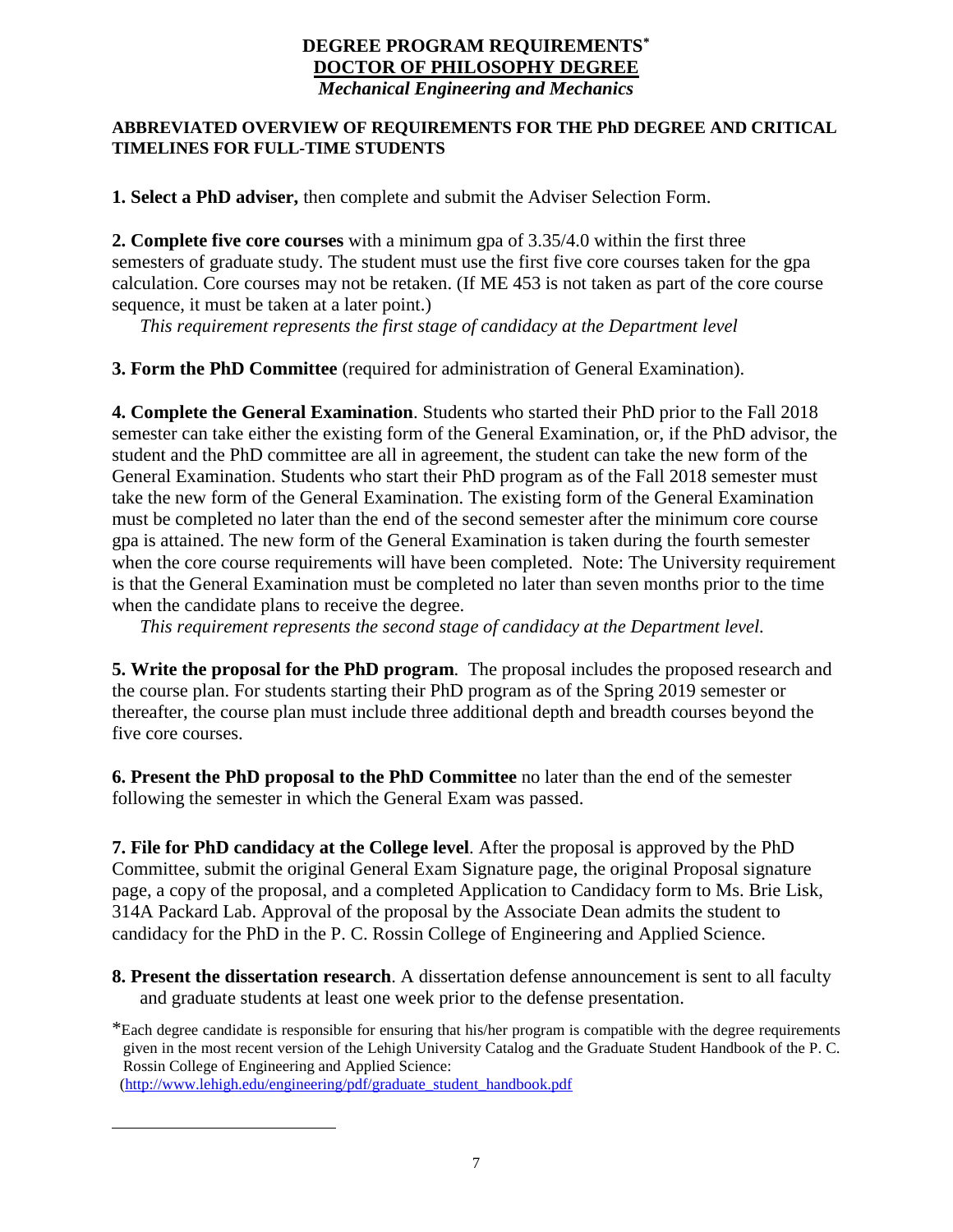#### **COURSE REQUIREMENTS FOR THE PhD**

#### *EXISTING VERSION OF PhD COURSE REQUIREMENTS THAT APPLIES TO STUDENTS STARTING THEIR PhD PROGRAM PRIOR TO SPRING 2019*

The first stage of qualification for pursuit of a PhD degree is the demonstration of a minimum competency in the engineering sciences by achieving a 3.35/4.0 grade point average in a total of five mathematics and core engineering science courses, to be selected as follows:

| <b>Required Core Courses in mathematics (6 credits):</b>            |                                                                                  |  |
|---------------------------------------------------------------------|----------------------------------------------------------------------------------|--|
| <b>ME 452</b>                                                       | <b>Mathematical Methods In Engineering I (plus one of the following courses)</b> |  |
| <b>ME 453</b>                                                       | <b>Mathematical Methods In Engineering II</b>                                    |  |
| or ME 413                                                           | <b>Numerical Methods in Mechanical Engineering</b>                               |  |
| <b>Required Core Courses in Mechanical Engineering (9 credits):</b> |                                                                                  |  |
| Three courses are selected from:                                    |                                                                                  |  |
| <b>ME 423</b>                                                       | <b>Heat and Mass Transfer</b>                                                    |  |
| <b>ME 430</b>                                                       | <b>Advanced Fluid Mechanics</b>                                                  |  |
| <b>ME 433</b>                                                       | <b>Linear Systems and Control</b>                                                |  |
| <b>MECH 406</b>                                                     | <b>Fundamentals of Solid Mechanics</b>                                           |  |
| <b>MECH 425</b>                                                     | <b>Analytical Methods in Dynamics and Vibrations</b>                             |  |
| <b>ME 401</b>                                                       | <b>Integrated Product Development OR</b>                                         |  |
| <b>ME 402</b>                                                       | <b>Advanced Manufacturing Science</b>                                            |  |

These five courses may be taken as part of a student's study for a Lehigh Master of Science degree, Master of Engineering degree, or upon entry directly into the PhD program.

All courses to be included in the GPA calculation must be taken during the first three semesters of graduate study if the student is a full-time student; the first five core courses taken by the student are used for the GPA calculation. Core courses may not be retaken.

All PhD students must take **ME 453** Mathematical Methods in Engineering II, prior to graduation.

 The PhD degree requires a minimum of 72 credit hours if taken at Lehigh, or 48 credit hours if a Master of Science degree was awarded from another accredited institution. Fifteen of these credit hours correspond to the required core courses.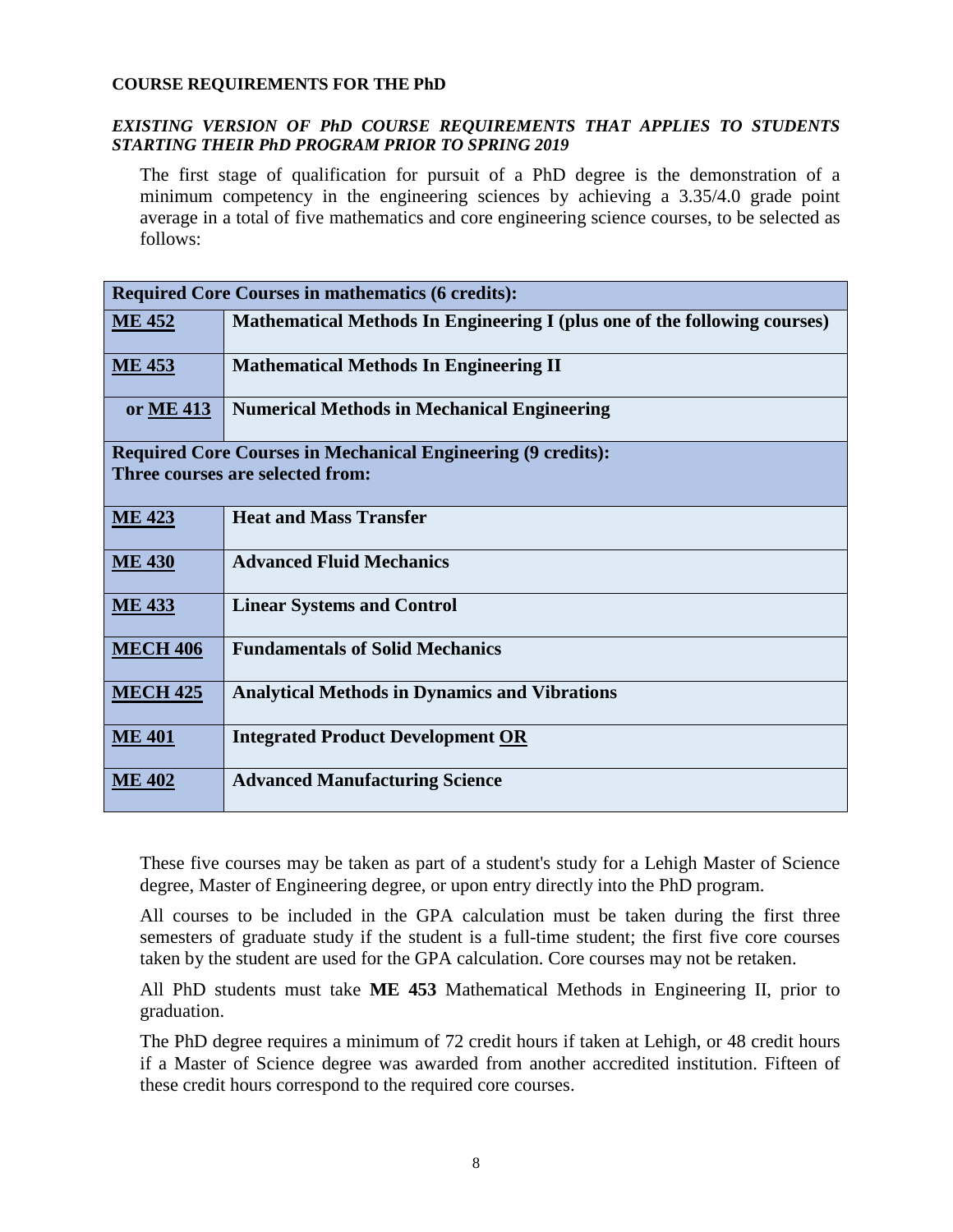## *NEW PhD COURSE REQUIREMENTS EFFECTIVE FOR STUDENTS WHO START THE PhD DEGREE AS OF SPRING 2019 OR THEREAFTER.*

Students pursuing the PhD must complete a total of eight courses. Five of these courses are the required core courses and three are depth and breadth courses

## **Required Core Courses**

| <b>Group I: Required Core Courses in Engineering Mathematics (two courses):</b>                           |                                                                           |  |
|-----------------------------------------------------------------------------------------------------------|---------------------------------------------------------------------------|--|
| <b>ME 452</b>                                                                                             | Mathematical Methods In Engineering I (plus one of the following courses) |  |
| <b>ME 453</b>                                                                                             | <b>Mathematical Methods In Engineering II</b>                             |  |
| or ME 413                                                                                                 | <b>Numerical Methods in Mechanical Engineering</b>                        |  |
| Group II: Required Core Courses in Mechanical Engineering (minimum of 2 courses, up<br>to three courses): |                                                                           |  |
| <b>ME 423</b>                                                                                             | <b>Heat and Mass Transfer</b>                                             |  |
| <b>ME 430</b>                                                                                             | <b>Advanced Fluid Mechanics</b>                                           |  |
| <b>ME 433</b>                                                                                             | <b>Linear Systems and Control</b>                                         |  |
| <b>MECH 406</b>                                                                                           | <b>Fundamentals of Solid Mechanics</b>                                    |  |
| <b>MECH 425</b>                                                                                           | <b>Analytical Methods in Dynamics and Vibrations</b>                      |  |
| <b>Group III: Optional Core Course (only one course):</b>                                                 |                                                                           |  |
| <b>ME 401</b>                                                                                             | <b>Integrated Product Development</b>                                     |  |
| or <u>ME 402</u>                                                                                          | <b>Advanced Manufacturing Science</b>                                     |  |

# **Required Depth and Breadth Courses**

In addition to the required core courses, it is necessary to complete:

- Two (2) graduate courses in the student's (MEM) emphasis area (depth requirement); and
- One (1) graduate course outside the (MEM) emphasis area but related to the student's research (breadth requirement).

A Group I math core course cannot be used to satisfy the breadth requirement. For students working in an interdisciplinary area, the advisor in coordination with the PhD committee possess the freedom to choose the most appropriate courses for the depth and breadth requirements.

PhD students must also take <u>ME 453</u>, which can either be taken as part of the five core course requirement or as an additional course.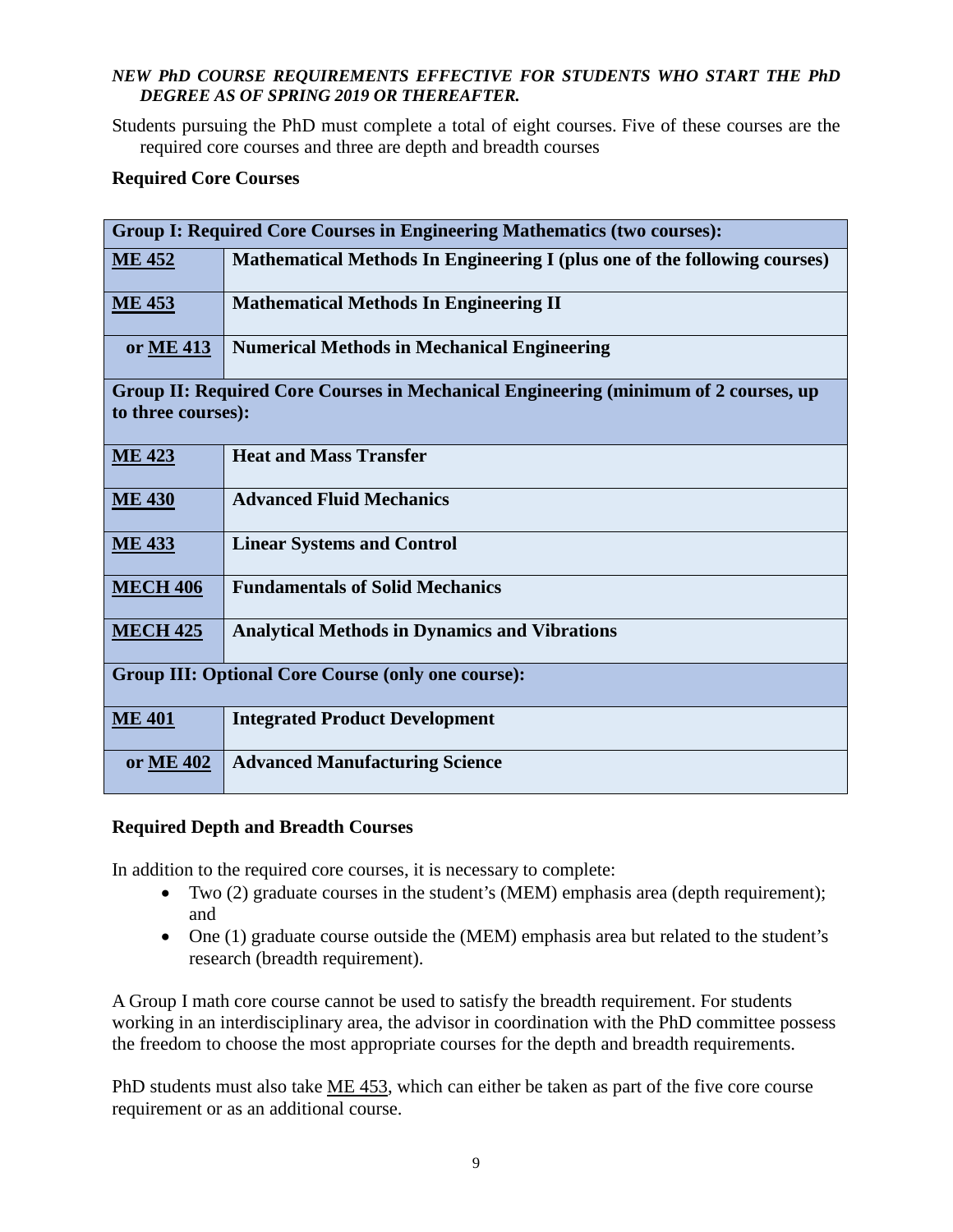#### **GENERAL EXAMINATION**

Only after attainment of a minimum GPA of 3.35/4.0 in the five core courses is a student allowed to proceed with the General Examination.

Immediately following successful completion of the core courses, the student forms the Doctoral Committee, which includes the dissertation advisor as the Committee Chair. The minimum number of committee members is four. Of these, three, including the Committee Chair, are to be voting Lehigh faculty members. With the written approval of the Dean of the College, one of the three aforementioned faculty members, each of whom must have a doctoral degree, may be drawn from categories that include departmentally approved adjunct, professors of practice, university lecturers, and courtesy faculty appointees. This latter member may not serve as the Committee Chair. The fourth required member must be from outside the student's Department (or outside the student's program if there is only one Department in the college). Committees may include additional members who possess the requisite expertise and experience. The Doctoral Committee is responsible for both administration of the General Exam and oversight of the student's program of study.

Committee members must be approved by the University's Graduate and Research Committee; such approval may be delegated to the department or program sponsoring the degree.

The Doctoral Committee is responsible for both administration of the General Exam and oversight of the student's program of study.

## *EXISTING VERSION OF GENERAL EXAMINATION THAT APPLIES TO STUDENTS WHO STARTED THEIR PhD PROGRAM PRIOR TO FALL 2018*

 The General Examination consists of a detailed review, assessment, and proposed extension of a topic represented by a journal article selected by the PhD Committee. The student will have two weeks to prepare and present to the Committee a written document, details of which are defined by the PhD Committee. The student will then schedule a presentation of the document to the Committee, followed by questions. The decision on satisfactory completion of the General Examination will be based on both the written document and the presentation. Students are given two opportunities to pass the General Examination.

#### *NEW VERSION OF GENERAL EXAMINATION THAT APPLIES TO STUDENTS WHO START THEIR PhD PROGRAM AS OF FALL 2018 AND THEREAFTER*

 The new version of the General Examination is completed during the fourth semester of graduate study.

 Students taking the General Examination should register for three credits of the independent study course ME 450. The advisor of the PhD student should request, through the Associate Chair of the Deprtment, her/his own section of ME 450 for this purpose prior to the start of the semester of the General Examination.

 During the first half of the fourth semester, the advisor assigns a topic to the student after discussion with the student and approval of the Doctoral Committee. The student then does a literature search and defines several major unresolved issues in a report that should not exceed seven (7) pages of text. During the second half of the semester, the student formulates a research proposal that aims to clarify the underlying principles of the originally defined topic, while addressing the major unresolved issues. The format will conform to the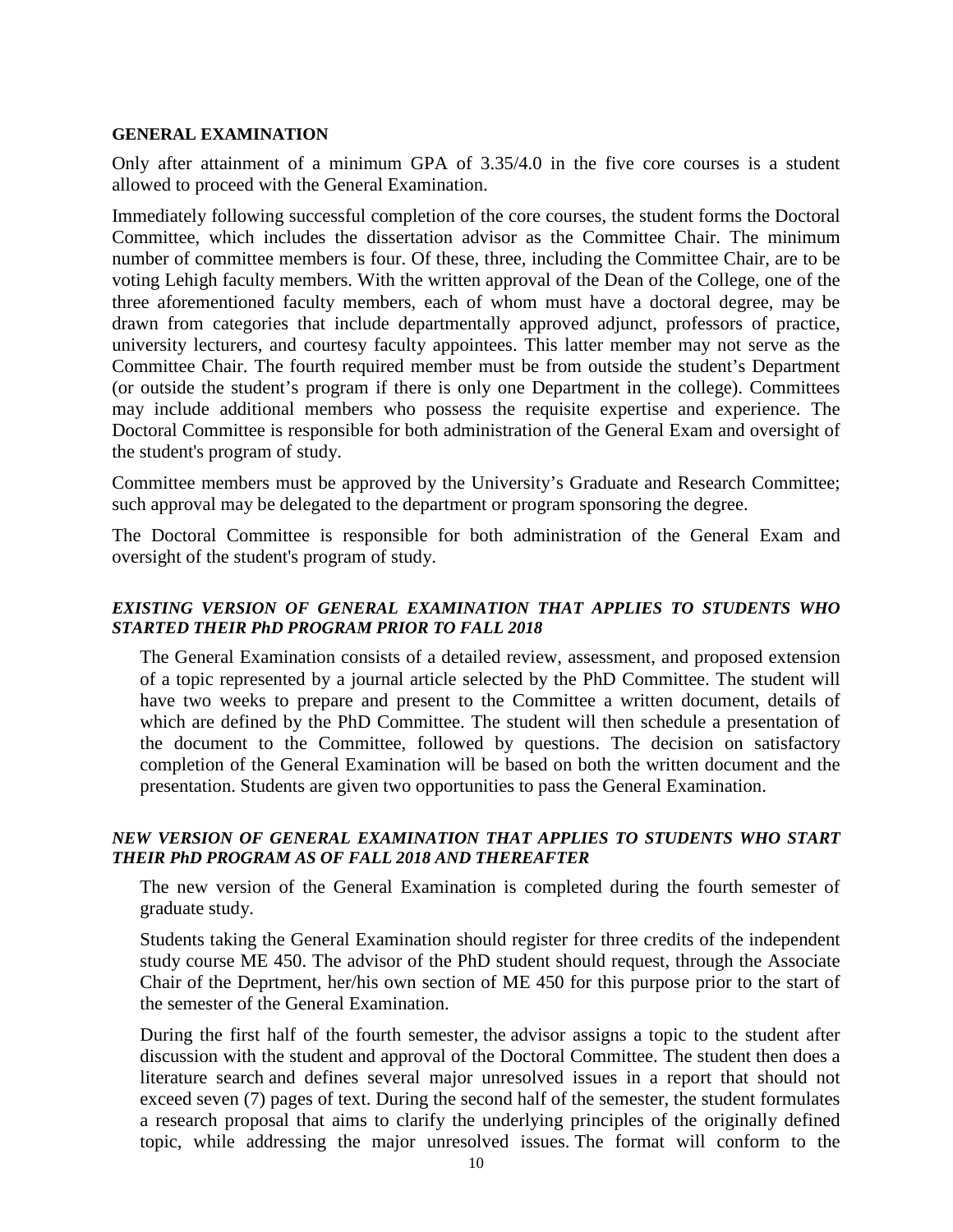guidelines for a proposal of a major funding agency (NSF, NIH, DOE, DOD) and will not exceed ten (10) pages of text.

 The student submits the proposal to the Doctoral Committee and schedules the oral exam by the last day of class. The Committee decides on a grade to be assigned upon completion of the three credit independent study course (ME 450). The General Examination must be passed at least seven months before the degree is to be conferred.

#### **RESEARCH PROPOSAL AND FILING FOR CANDIDACY AT THE COLLEGE LEVEL**.

 During the semester following completion of the General Examination (e.g., the Fall semester following completion of the General Examination during the Spring semester), the student completes a research proposal and applies for formal PhD candidacy at the College level. Formulation of the research proposal for the doctoral program includes not only the research plan, but also an outline of all coursework. The student presents the proposal in both written and oral form to his/her Doctoral Committee for approval.

 Upon Committee approval, the proposal is submitted to the Associate Dean of Graduate Studies of the P. C. Rossin College of Engineering and Applied Science. In addition to the approved proposal, the student submits the original General Exam Signature page, the original Proposal Signature page, a copy of the proposal, and a completed Application to Candidacy form. These documents are given to Ms. Brie Lisk, 314A Packard Lab. Approval of the proposal by the Associate Dean admits the student to candidacy for the PhD in the P. C. Rossin College of Engineering and Applied Science.

## **DISSERTATION PREPARATION AND DEFENSE**

Upon completion of coursework and research, the candidate prepares a dissertation describing the results and conclusions of his/her research. A written dissertation draft is submitted to the Doctoral Committee, and the candidate presents a public defense of the dissertation. A dissertation defense announcement must be sent to all faculty and graduate students in the department and posted within the department at least one week before the defense is given. A satisfactory defense of the dissertation and acceptance of the written draft by the Doctoral Committee completes the Departmental requirements for the doctoral degree. To complete the degree requirements, especially in this final phase, the dissertation must also conform to the timing and guidelines of the P. C. Rossin College of Engineering and Applied Science, as described in the College Graduate Student Handbook. Candidates should be especially aware of strict timelines for submitting drafts of the dissertation; these timelines are indicated in the academic calendar and are available from the Registrar's Office.

#### **ADDITIONAL REQUIREMENTS**

#### *Requirements in effect for students who start the PhD degree as of Fall 2018*

• Two or more manuscripts must be submitted for (peer-reviewed) journal publication prior to the dissertation defense. At least one of these manuscripts must have gone through a first (external) review process. A student may petition, with detailed justification, to account for unusual preparation efforts, for example: submittal of a single manuscript to an extraordinarily competitive journal; an unreasonably long review time for a submitted manuscript; and alternate products consistent with the indicators of scholarship in the student's area of research.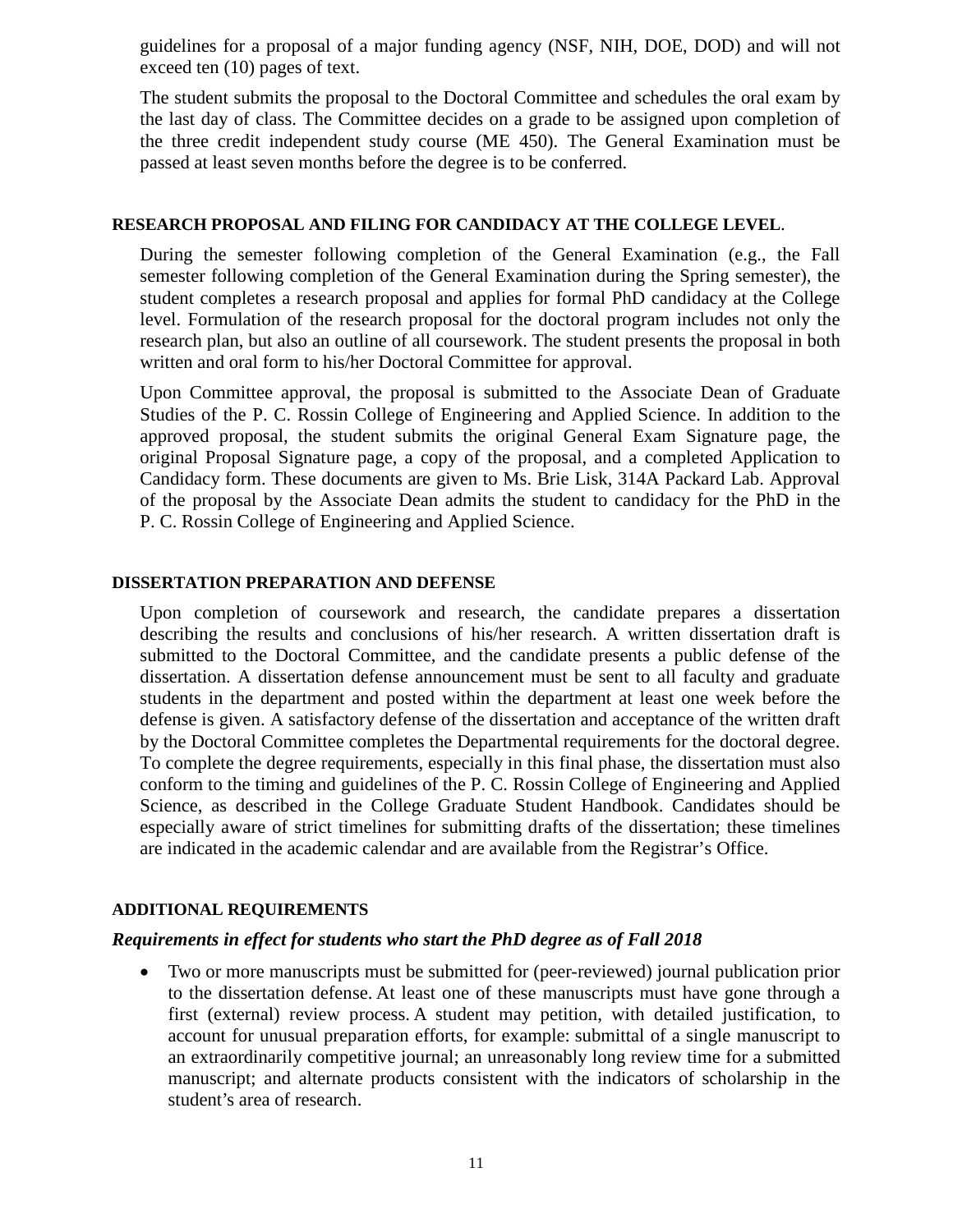• The minimum number of department seminars must be attended by the student during the course of the PhD program.

## **REPLACEMENT CORE COURSE**

# *Effective for students who start their PhD program as of Spring 2019 (All students may, however, petition for a replacement course at any time)*

A minimum GPA of 3.35/4.0 (based on the first five graduate core courses taken) must be attained. This minimum GPA requirement represents the first stage of candidacy for the PhD degree at the Department level. If the minimum requirement is not met, the student may petition to: (a) take one replacement course from the same Group I, II or III of core courses; or (b) take one replacement course in the form of a (non-core) advanced course, but only after the petition is approved and the course instructor is made aware of the student's petition for grade replacement. All petitions require approval of the PhD advisor, then approval of the Graduate Committee.

#### **TRANSFER OF COURSES TAKEN AT ANOTHER UNIVERSITY**

## *Effective for students who start their PhD program as of Spring 2019 (All students may, however, petition for this type of course transfer at any time)*

A student pursuing the PhD after completion of an MS/MSc degree from another institution may petition to have two courses taken at that institution be approved as equivalent to MEM core courses, with no more than one course equivalent to a Lehigh Group I core course (math course) and one course equivalent to a Group II core course (course in a fundamental subject area). In addition, the student may petition to substitute courses taken elsewhere for the two (2) non-core advanced courses in their subject area (depth requirement) and the one (1) non-core course outside their emphasis area (breadth requirement). All of the foregoing replacement courses must be approved by the instructor of the corresponding Lehigh course. The student must submit a petition with the following: (a) a syllabus in English or a sufficiently detailed print-out of the course catalog from the MS institution; (b) a letter of support or a signed petition from the PhD advisor; and (c) any additional documentation beyond the syllabus as requested by the instructor. If permission is granted for the foregoing replacement courses, three (3) core courses will remain for completion at Lehigh.